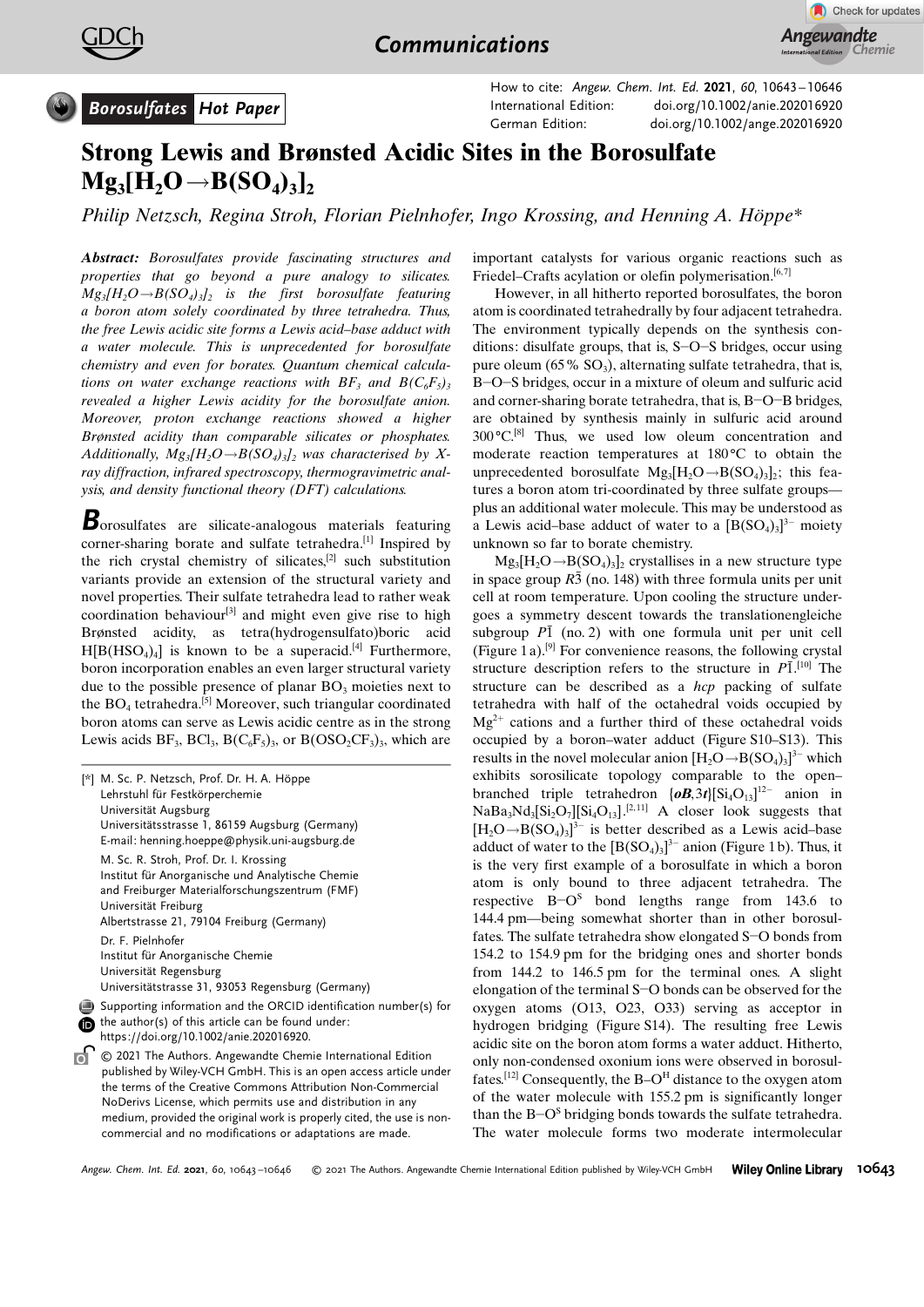

Figure 1. a) Crystal structure of  $Mg_3[H_2O \rightarrow B(SO_4)_{3}]_2$  viewed along b direction (sulfate tetrahedra, yellow;  $MgO<sub>6</sub>$  octahedra, red; boron atoms, green; hydrogen atoms, white) and b)  $[\mathsf{H}_{2}\mathsf{O}{\rightarrow}\mathsf{B}(\mathsf{SO}_4)_3]^{3-}$  Lewis acid–base adduct with respective experimentally and (RI-)BP86/def2- TZVPP/D3(BJ) DFT-calculated (in parentheses) bond lengths in pm; ellipsoids are set to 70% probability.

hydrogen bonds and one rather weak intramolecular one; thus, all three sulfate tetrahedra are involved in hydrogen bonding (Figure S14, Table S9 and S10).<sup>[13]</sup> Looking into borophosphate chemistry,  $Mg_2(H_2O)[BP_3O_9(OH)_4]$  contains a rather similar anion, viz.  $[B(PO_4)(HPO_4)(H_2PO_4)(OH)]^{4-}$ , featuring an OH<sup>-</sup> group with a significantly shorter  $B$ -O<sup>H</sup> bond of  $144.8 \text{ pm}$ .  $\left[\frac{14}{1}\right]$  To the best of our knowledge, a water adduct is unprecedented in borophosphate and even in borate structural chemistry. The stabilisation of an adduct in borosulfates agrees with the strong electron withdrawing effect the attached sulfate groups exert on the Lewis acidic central boron atom. In addition, all attempts to shift one of the protons of the water adduct onto a sulfate unit, that is, as in  $[HO-B(SO<sub>3</sub>OH)(SO<sub>4</sub>)<sub>2</sub>]<sup>3-</sup>$ , led upon structure optimization at the D3(BJ) dispersion-corrected (RI-)BP86/def2-TZVPP DFT-level immediately to relaxation—and always gave the  $[H_2O \rightarrow B(SO_4)_3]^{3-}$  adduct as the only and global minimum structure in this system (Figure 1 b). From DFT calculations with periodic boundary conditions (PBE-D3), a second local minimum with protonated B-O-H and S-O-H groups is obtained, but energetically disfavoured by  $245 \text{ kJ} \text{mol}^{-1}$  in comparison to the water adduct model.

Thus, these calculations confirmed the structure model of  $Mg_3[H_2O \rightarrow B(SO_4)_3]_2$  (Table S38). Additionally, the calculated vibrational modes enable an assignment of bands in the infrared spectrum. The stretching modes  $v(O-H)$  of the water molecule can be found at  $\tilde{v} = 3357$  and 3215 cm<sup>-1</sup>. These relatively low values indicate a weakening of the O-H bond and also a corresponding Brønsted acidity. The bending mode  $\delta(H_2O)$  occurs at  $\tilde{v} = 1614 \text{ cm}^{-1}$  and clearly proves the presence of the water molecule and excludes a possible combination of B(OH) and S(OH) groups, as it is in marked contrast to the S-O-H vibration modes present in  $Cu[B(SO<sub>4</sub>)<sub>2</sub>(HSO<sub>4</sub>)]$ .<sup>[15]</sup> The bands between 1200 and  $400 \text{ cm}^{-1}$  can be assigned to stretching and bending vibrations of the anion (Figure S16 and S17, Table S13).

Regarding the Lewis acidic site, also the aforementioned strong Lewis acids boron trifluoride  $BF<sub>3</sub>$  and tris(pentafluorophenyl)-borane B( $C_6F_5$ )<sub>3</sub> form water adducts. The H<sub>2</sub>O  $\rightarrow$  $BF_3$  molecule<sup>[16]</sup> exhibits a rather ambiguous B-O<sup>H</sup> distance of 162.8 pm<sup>[17]</sup> whereas the H<sub>2</sub>O  $\rightarrow$  B(C<sub>6</sub>F<sub>5</sub>)<sub>3</sub> molecule shows a B–O<sup>H</sup> distance of 160.8 pm.<sup>[18]</sup> To estimate the Lewis acidity of the  $[B(SO_4)_3]^3$ <sup>-</sup> Lewis acid, isodesmic water exchange reactions of  $[H_2O \rightarrow B(SO_4)_3]^3$  with BF<sub>3</sub> and B(C<sub>6</sub>F<sub>5</sub>)<sub>3</sub> were calculated with the same method as before (Figure 2, (RI-)BP86/def2-TZVPP/D3(BJ) DFT-level). In a reaction with BF<sub>3</sub>, the water molecule is by  $\Delta_r H = 29 \text{ kJ} \text{ mol}^{-1}$  more strongly bound in the  $[H_2O \rightarrow B(SO_4)_3]^{3-}$  anion and even by  $\Delta_r H = 37 \text{ kJ} \text{ mol}^{-1}$  upon reaction with B(C<sub>6</sub>F<sub>5</sub>)<sub>3</sub>. The formal oxidation state  $+VI$  of the sulfur atoms leads to a strong electron-withdrawing effect of the sulfate moieties in the  $[B(SO<sub>4</sub>)<sub>3</sub>]<sup>3-</sup>$  unit and consequently forms a stronger Lewis acid than the potent molecular counterparts  $BF<sub>3</sub>$  and  $B(C_6F_5)_3$ . This strongly attracts the o-donating ligand H<sub>2</sub>O and strengthens the  $H_2O \rightarrow B$  interaction, which is also mirrored by the calculated B–O<sup>H</sup> distances: in  $[H_2O \rightarrow$  $B(SO<sub>4</sub>)<sub>3</sub>$ <sup>3-</sup>  $d(B-O<sup>H</sup>)$  is with 154.9 pm significantly shorter than that in  $H_2O \rightarrow B(C_6F_5)$ <sub>3</sub> (167.0 pm) and  $H_2O \rightarrow BF_3$ (186.5 pm, Table S14).

The formation of a water adduct with a Lewis acid is generally accompanied by an increase of the Brønsted acidity. Thus, for an estimation of the Brønsted acidity, we also performed isodesmic and net isocharged calculations on proton exchange reactions of  $[H_2O \rightarrow B(SO_4)_3]^{3-}$  with counter anions of similar size and same charge as the deprotonated form (Figure 3). In a reaction with the hypothetical  $\left[Si_4O_{10}\right]^4$ ion with  $P_4O_{10}$  topology, the proton is favoured by 67 kJ mol<sup>-1</sup> on the side of the protonated silicate in  $\Delta_r G^{\circ}$ . Consequently, the  $[H_2O \rightarrow B(SO_4)_3]$ <sup>3-</sup> anion is 11.7 orders of magnitude more acidic than the silicate anion. Note, an order of magnitude difference at standard conditions corresponds to a  $\Delta_r G$ change of 5.71  $kJ \text{mol}^{-1}$ .<sup>[19]</sup> Moreover, also in a reaction with the ultraphosphate anion  $[P_4O_{12}]^{4-}$  the proton is more strongly bound to the phosphate by  $37 \text{ kJ} \text{mol}^{-1}$ , which corresponds to 6.5 orders of magnitude acidity. These findings agree with the formal oxidation state  $+V$  for phosphorous and + IV for silicon. Thus,  $[H_2O \rightarrow B(SO_4)_3]^{3-}$  is indeed a considerably stronger acid, as expected due to the high Lewis acidity. This is also in line with the superacidic behaviour of the adduct  $H_2O \rightarrow BF_3^{[20]}$  and the acidity of the adduct  $H_2O \rightarrow B(C_6F_5)$ , which can be compared to HCl.<sup>[18]</sup>

Moreover, for borosulfate chemistry, the tetra(hydrogensulfato)-boric acid  $H[B(HSO_4)_4]$  was proven to be a super-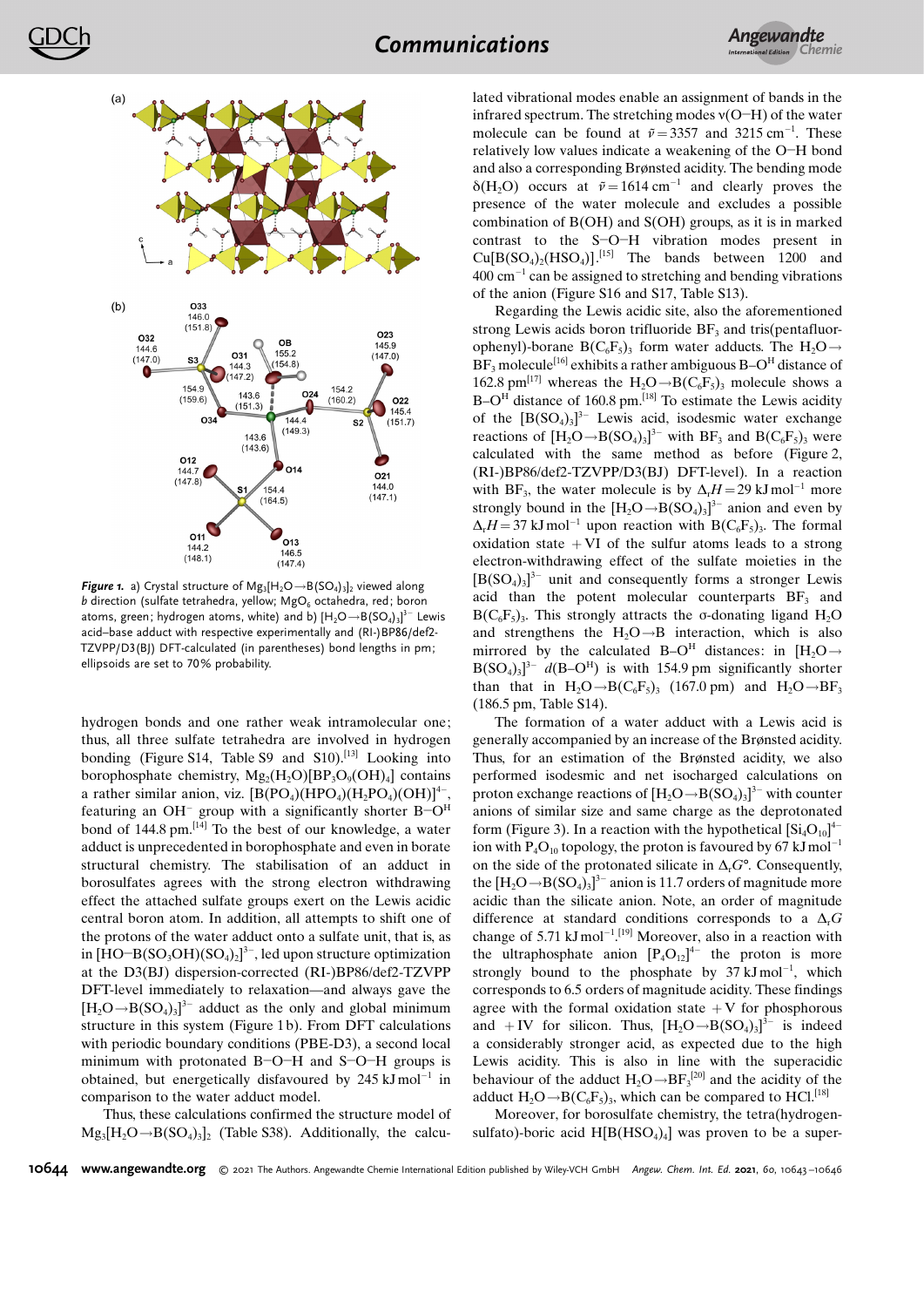

 $\bm{\mathsf{Figure~2.}}$  Calculated isodesmic water exchange reactions of  $[\mathsf{H}_2\mathsf{O}{\to}\mathsf{B}(\mathsf{SO}_4)_3]^3^-$  with a)  $\mathsf{BF}_3$  and b)  $\mathsf{B}(\mathsf{C}_6\mathsf{F}_5)_3$  and the respective calculated enthalpy difference of the reaction calculated at the (RI-)BP86/def2-TZVPP/D3(BJ) DFT-level.



**Figure 3.** Calculated isodesmic and isocharged proton exchange reactions of [H<sub>2</sub>O $\rightarrow$ B(SO<sub>4)3]</sub>3- with a) a hypothetical [Si<sub>4</sub>O<sub>10]</sub>4- anion and b) the  ${\rm [P_4O_{12}]^{4-}}$  anion and the respective calculated Gibbs free energy differences of the reactions calculated at the (RI-)BP86/def2-TZVPP/D3(BJ) DFTlevel.

acid<sup>[4,7]</sup> and calculations on  $Cu[B(SO<sub>4</sub>)<sub>2</sub>(HSO<sub>4</sub>)]$  also suggested a higher acidity than silicic acid.[15]

Finally, thermogravimetric analysis of  $Mg_3[H_2O \rightarrow$  $B(SO<sub>4</sub>)<sub>3</sub>$ <sub>2</sub> showed a stability up to 300 °C before it transforms towards the known borosulfate  $\beta$ -Mg<sub>4</sub>[B<sub>2</sub>O(SO<sub>4</sub>)<sub>6</sub>], which was additionally monitored by temperature-programmed X-ray diffraction. It is remarkable that this decomposition reaction can be understood as the condensation of two  $[H_2O] \rightarrow$  $B(SO_4)_3^3$ <sup>-</sup> Lewis acid–base adducts yielding a B-O-B bridge in a single  $[B_2O(SO_4)_6]^{8-}$  anion.

In conclusion, we have presented the very first borosulfate containing a boron atom solely coordinated by three tetrahedra. The free Lewis site forms a Lewis acid–base adduct with water—unprecedented for borosulfate and even borate chemistry. Water and proton exchange reaction calculations revealed strong Lewis and Brønsted acidity. Thus, the title compound tremendously broadens the structural variety of

borosulfates in general and yields fruitful insights into the exciting chemistry of borosulfates. Moreover, such a water adduct might give rise to the realisation of the first borosulfate with a planar  $BO_3$  group or might be a highly interesting candidate for solid state catalysis and hence opens new horizons for borosulfate chemistry.

## Acknowledgements

The authors thank the Deutsche Forschungsgemeinschaft (DFG) for financial support under the project HO 4503/5-1. F.P. thanks Prof. Bettina Lotsch, Dr. Ulrich Wedig and the Computer Service group from the Max-Planck-Institute for Solid State Research (Stuttgart, Germany) for access to computational facilities Open access funding enabled and organized by Projekt DEAL.

Angew. Chem. Int. Ed. 2021, 60, 10643–10646 © 2021 The Authors. Angewandte Chemie International Edition published by Wiley-VCH GmbH **[www.angewandte.org](http://www.angewandte.org) 10645**